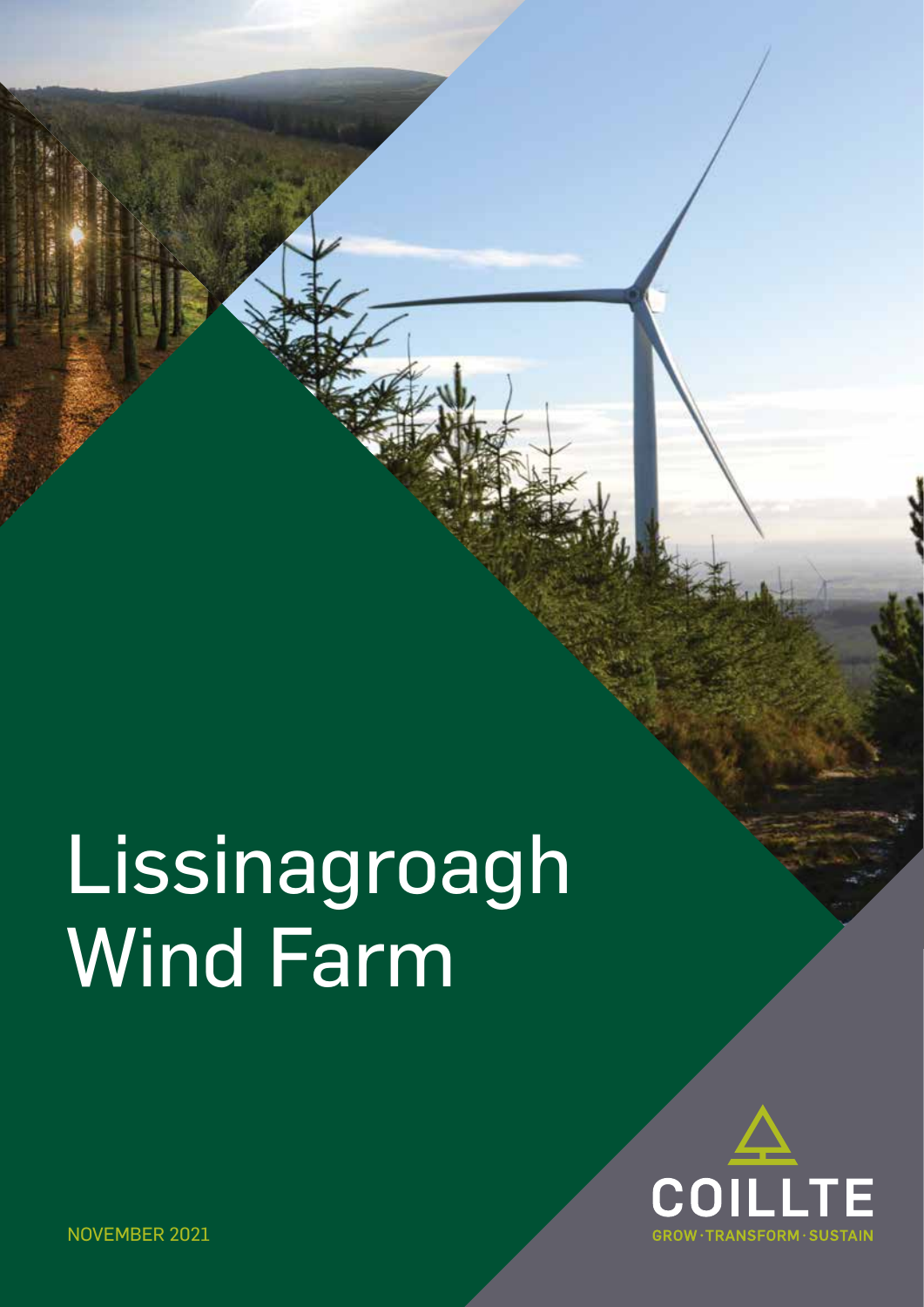Welcome to the second newsletter on the proposed Lissinagroagh Wind Farm. This newsletter provides an update on the project development activities including the next steps, and a look ahead to the future Community Benefit Fund.

The climate change crisis is driving Ireland's need for renewable energy. Reports released in summer 2021 from the Intergovernmental Panel on Climate Change (IPCC) and the Environmental Protection Agency (EPA) provide a stark warning that climate disruption is inevitable, irreversible and affects us all.

At Coillte Renewable Energy (RE) division, we want to play our part in helping Ireland generate at least 80% of its electricity from renewable sources by 2030 and achieve a carbon neutral economy by 2050. Our aim is to develop renewable energy projects in a way that balances the needs of the local community with the need to transition towards a more sustainable world.

In addition to the climate emergency, the electricity network is under increased stress to meet supply needs. Green energy projects such as Lissinagroagh Wind Farm have never been more important.

### COMMUNITY ENGAGEMENT

Engagement with the local community is a core part of our project development programme. The role of our Community Liaison Officers (CLOs), Eamonn Keavney and Tom Costello, is to act as a point of contact for all queries, concerns, and indeed a source of further information.

Since the last newsletter, our CLOs have received a number of questions from local residents.

All queries have been responded to, either via email, over the phone or in a one-to-one meeting. We have also published a Frequently Asked Questions document at www.lissinagroaghwindfarm.ie. We would encourage you to review this FAQ document and, if you need further information, get in touch using the details on the back of this newsletter. If you do not have internet access, a hard copy can be posted to you.

### COVID-19 PROTOCOL

Coillte's corporate policy is to continue observing safety protocols. Our CLOs will wear masks to hold conversations and answer your questions outdoors at all times and in a socially distant manner.

# PROGRESS UPDATE

Project development work is ongoing with key baseline environmental and engineering surveys advancing well throughout the summer and autumn.

Here is a summary of progress to date:

• Field surveys, including ecology (habitats and flora; mammals; amphibians and reptiles; invasive species; marsh fritillary; aquatic ecology), ornithology including hen harrier, hydrology and hydrogeology, landscape, noise and more are progressing well. All surveys are expected to be completed by the end of 2021.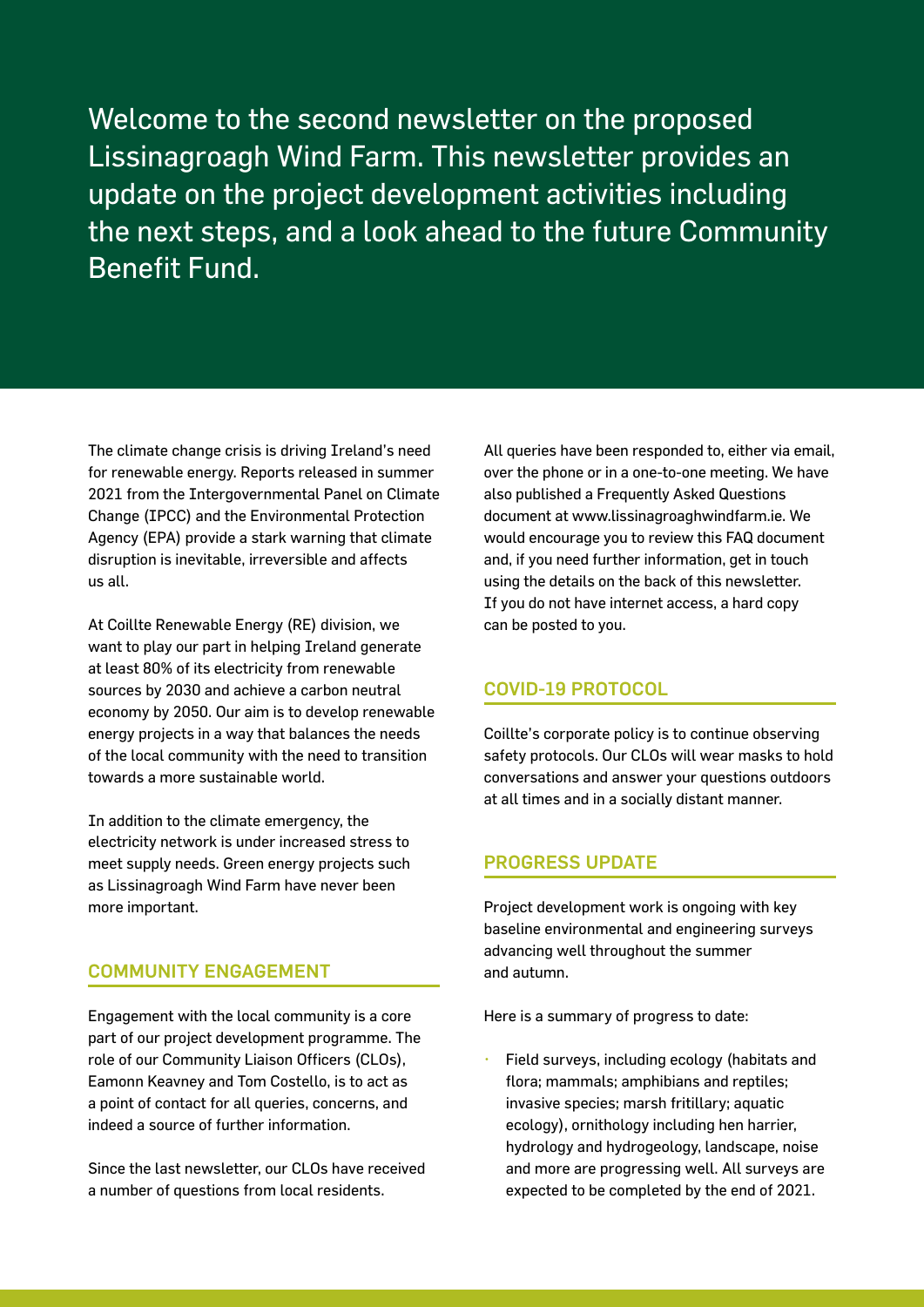

- Ground investigation works commenced in late September, including peat probes, shear vane tests, trial pits, boreholes and ground penetrating radar.
- Environmental Impact Assessment scoping is complete. This identifies all the factors that need to be considered in the Environmental Impact Assessment Report (EIAR) submitted with a planning application.
- Guided by information collected to date, approximately 18 wind turbines are now proposed across the development area. This compares with an estimate of 20 wind turbines in March 2021. The location of proposed wind turbines will be examined closely as part of the EIAR process. The team will share updates to the layout with the community in subsequent newsletters and on the project website, and a final layout will be shared in advance of any planning application.
- A proposal for the wind turbine delivery route is being finalised and local access options to the wind farm site are presently being assessed.
- Direct engagement continues to take place with stakeholders and the local community to provide information on the project and respond to queries.

### COMMUNITY BENEFIT FUND

Lissinagroagh Wind Farm has the potential to bring significant positive benefits to local communities. The project will support local employment, it will contribute annual rates to the local authority and it will provide funding for community projects in line with the new Renewable Electricity Support Scheme (RESS).

RESS is a Government policy initiative to deliver on the national commitment to fuel our economy with 80% of renewable electricity by 2030. A key emphasis is that communities should benefit directly from all the renewable electricity projects being supported in the scheme.

One of the many important features of RESS is that all projects must establish a Community Benefit Fund to be used for the wider environmental, social and economic wellbeing of the local community.

It is acknowledged that those living in closest proximity to the project should be priority beneficiaries and that is why some of the fund is designated for ''near neighbour'' payments. However, it is also important that broader community benefits apply as well.

An important aspect of the RESS Community Benefit Fund is that communities will be at the centre of decision-making. The 'Good Practice Principles Handbook for Community Benefit Funds', published in July 2021 by the Department of the Environment, Climate & Communications, sets out how the funds should be used and managed.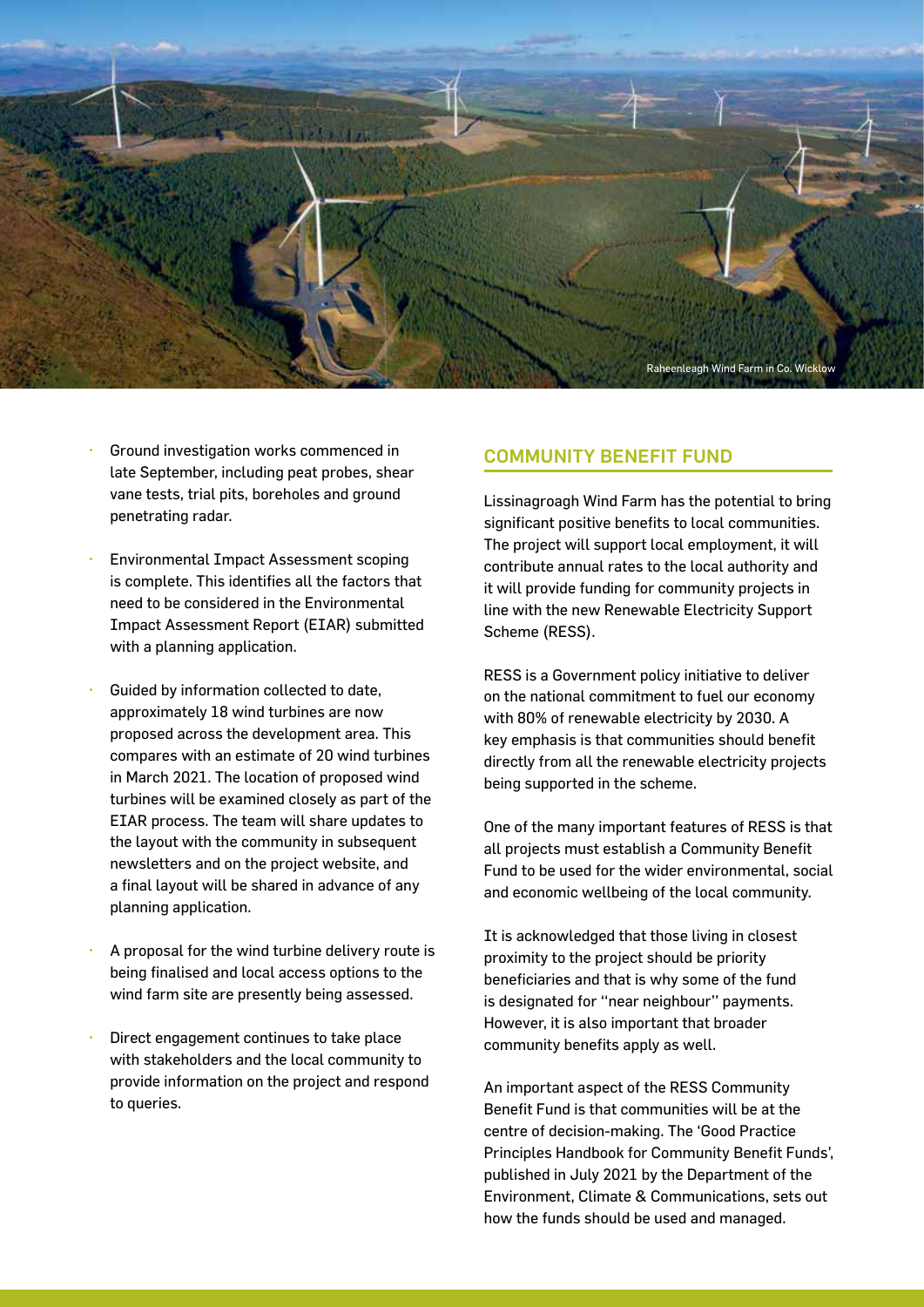

Map of the proposed turbine layout at this stage of the design process

Based on RESS guidelines, for each megawatt hour (MWh) of electricity produced by any future wind farm, the project owner contributes €2 into a community fund for the RESS contract period i.e. the first 15 years of operation. Further to this, Coillte RE commits to funding €1 per MWh for the remaining lifetime of the wind farm.

If Lissinagroagh Wind Farm is successfully constructed, Coillte RE will work with the community to establish a local committee and an administrator to plan and manage the fund, which is estimated to be at least €300,000 per year for the first 15 years and €150,000 per year thereafter. In the meantime, we would like to hear your ideas for potential projects, so please get in touch.

#### AMENITY & RECREATION

Coillte RE takes pride in providing quality amenity and recreation facilities on its wind farm developments. For an example of this, see Sliabh Bawn Wind Farm (www.sliabhbawnwindfarm.ie). We will be exploring this possibility with members of the community near the proposed Lissinagroagh Wind Farm and investigating the site's potential for recreational activities such as walking and cycling.

Please contact our local CLOs to share your ideas and find out more about our approach.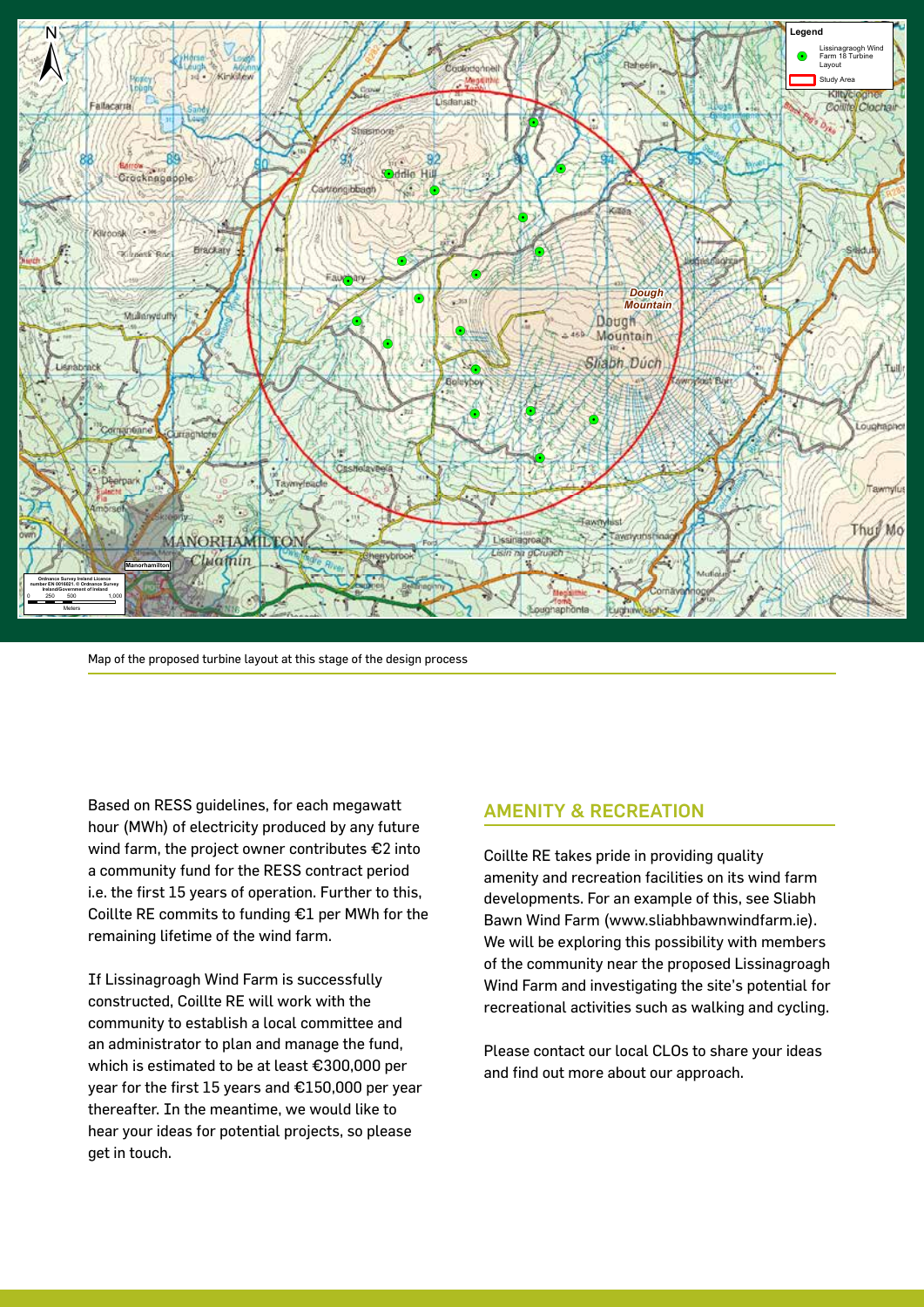

# NEXT STEPS

- Site investigations focusing on environmental and physical surveys will continue through autumn 2021.
- An updated draft turbine layout design will be issued in Newsletter 3, planned for early 2022.
- Baseline noise measurement survey data collection will continue into November.
- Landscape and Visual assessments of the site will be undertaken in December.
- Assessments to determine a suitable location for the potential installation of a temporary 80 metre wind monitoring mast.

It is intended that an application for planning permission will be submitted directly to An Bord Pleanála (ABP).

It is a regulatory requirement to submit an application to ABP when a wind farm is greater than 50 MW. In this instance, wind farms are typically considered a Strategic Infrastructure Development (SID). We anticipate to start a formal engagement process with ABP in the coming months to confirm that this wind farm will be SID. Following this consultation, we expect to be in a position to submit the planning application for this project in mid-2022.

During the project design and environmental assessment, consultation will be carried out with An Bord Pleanála along with the local planning authority, Leitrim County Council, as a statutory consultee.

Coillte Renewable Energy division (**Coillte RE**) is in the very late stages of transitioning to a new stand-alone joint venture company, in conjunction with the ESB. Once established, this new joint venture company will be owned on a 50:50 basis by Coillte and ESB. The transaction has received an approval from Ireland's Competition Regulator and is now seeking its final shareholder approvals. Subject to receipt of such approvals, the business establishment is expected to take place in Q4 2021. Following the transition, there will be no change to the team identified above, although the business will operate under a new name, to be announced in due course.